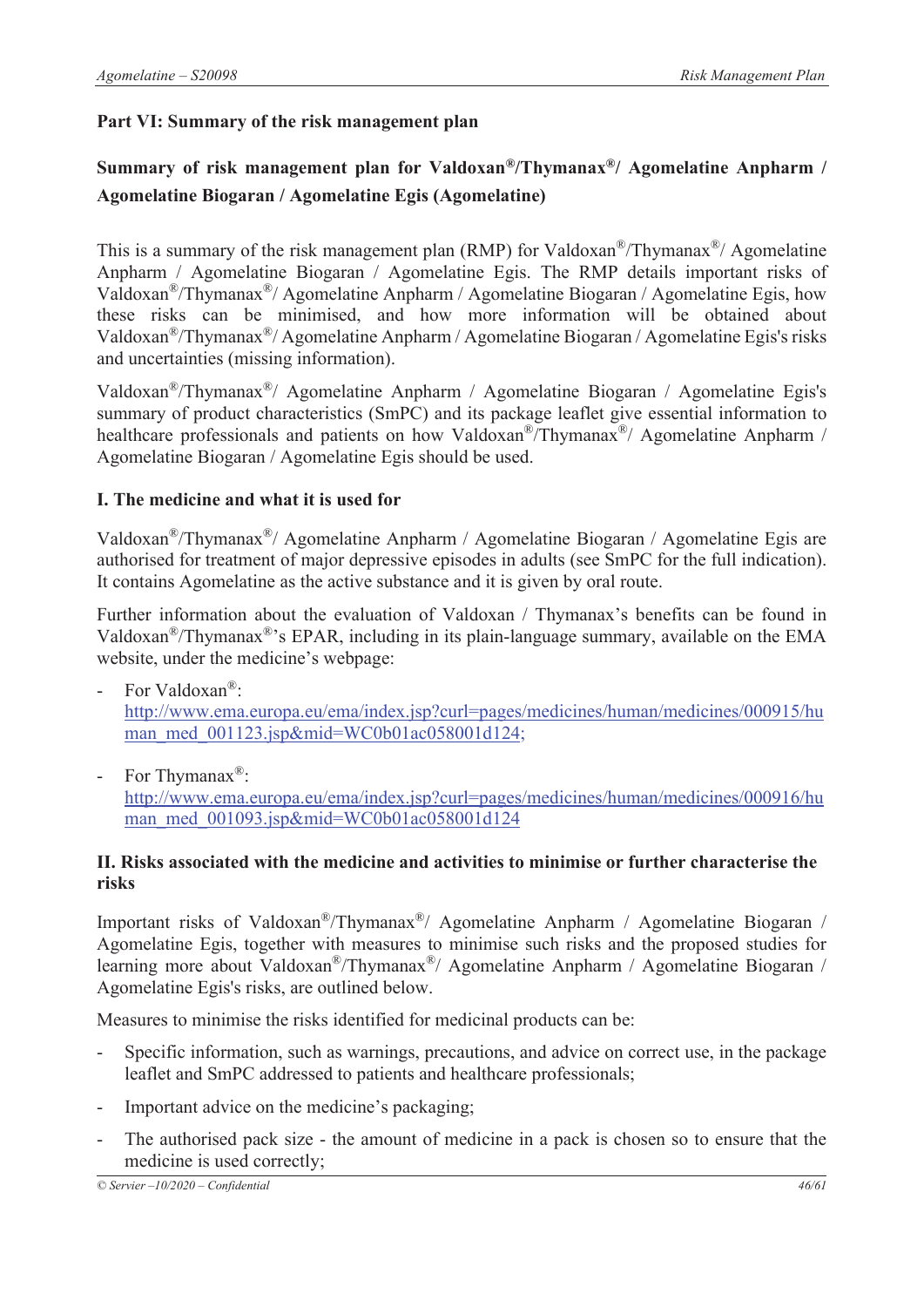The medicine's legal status - the way a medicine is supplied to the patient (e.g. with or without prescription) can help to minimise its risks.

Together, these measures constitute *routine risk minimisation* measures.

In the case of Valdoxan®/Thymanax®**/** Agomelatine Anpharm / Agomelatine Biogaran / Agomelatine Egis, these measures are supplemented with *additional risk minimisation measures* mentioned under relevant important risks, below.

In addition to these measures, information about adverse reactions is collected continuously and regularly analysed, including PSUR assessment so that immediate action can be taken as necessary. These measures constitute *routine pharmacovigilance activities*.

## *II.A List of important risks and missing information*

Important risks of Valdoxan®/Thymanax®**/** Agomelatine Anpharm / Agomelatine Biogaran / Agomelatine Egis are risks that need special risk management activities to further investigate or minimise the risk, so that the medicinal product can be safely administered. Important risks can be regarded as identified or potential. Identified risks are concerns for which there is sufficient proof of a link with the use of Valdoxan®/Thymanax®**/** Agomelatine Anpharm / Agomelatine Biogaran / Agomelatine Egis. Potential risks are concerns for which an association with the use of this medicine is possible based on available data, but this association has not been established yet and needs further evaluation. Missing information refers to information on the safety of the medicinal product that is currently missing and needs to be collected (e.g. on the long-term use of the medicine);

| List of important risks and missing information |                                                                                                           |
|-------------------------------------------------|-----------------------------------------------------------------------------------------------------------|
| Important identified risks                      | Hepatotoxic reactions<br>Interactions with potent CYP 1A2 inhibitors (e.g. fluvoxamine,<br>ciprofloxacin) |
| Important potential risk                        | None                                                                                                      |
| Missing information                             | Pregnancy<br>Lactation                                                                                    |

| <b>Important identified risk - Hepatotoxic reactions</b> |                                                                                                                                                                                                                                                                                                                                                                                                                                                                                                                                                                                                                                                                    |  |
|----------------------------------------------------------|--------------------------------------------------------------------------------------------------------------------------------------------------------------------------------------------------------------------------------------------------------------------------------------------------------------------------------------------------------------------------------------------------------------------------------------------------------------------------------------------------------------------------------------------------------------------------------------------------------------------------------------------------------------------|--|
| Evidence for linking the risk to the<br>medicine         | In clinical trials, hepatic reactions observed on Agomelatine usually<br>consist of asymptomatic isolated transaminases elevation of liver<br>enzymes (transaminases) in the majority of patients, detectable<br>within the first months of treatment and reversible.<br>In post-marketing experience, cases of liver injury, including hepatic<br>failure (few cases were exceptionally reported with fatal outcome or<br>liver transplantation in patients with hepatic injury risk factors),<br>elevations of liver enzymes exceeding 10 times the upper limit of<br>normal, hepatitis and jaundice have been reported in patients treated<br>with Agomelatine. |  |
| Risk factors and risk groups                             | Known risk factors of hepatic injury (obesity/overweight/non-<br>alcoholic fatty liver disease, diabetes, alcohol use disorder and/or<br>substantial alcohol intake or concomitant medicinal products<br>associated with risk of hepatic injury).                                                                                                                                                                                                                                                                                                                                                                                                                  |  |
| Risk minimisation measures                               | Routine risk minimisation measures: SmPC sections 4.2, 4.3, 4.4, 4.8<br>and PL sections 2 and 3.                                                                                                                                                                                                                                                                                                                                                                                                                                                                                                                                                                   |  |

# *II.B Summary of important risks*

*© Servier –10/2020 – Confidential 47/61*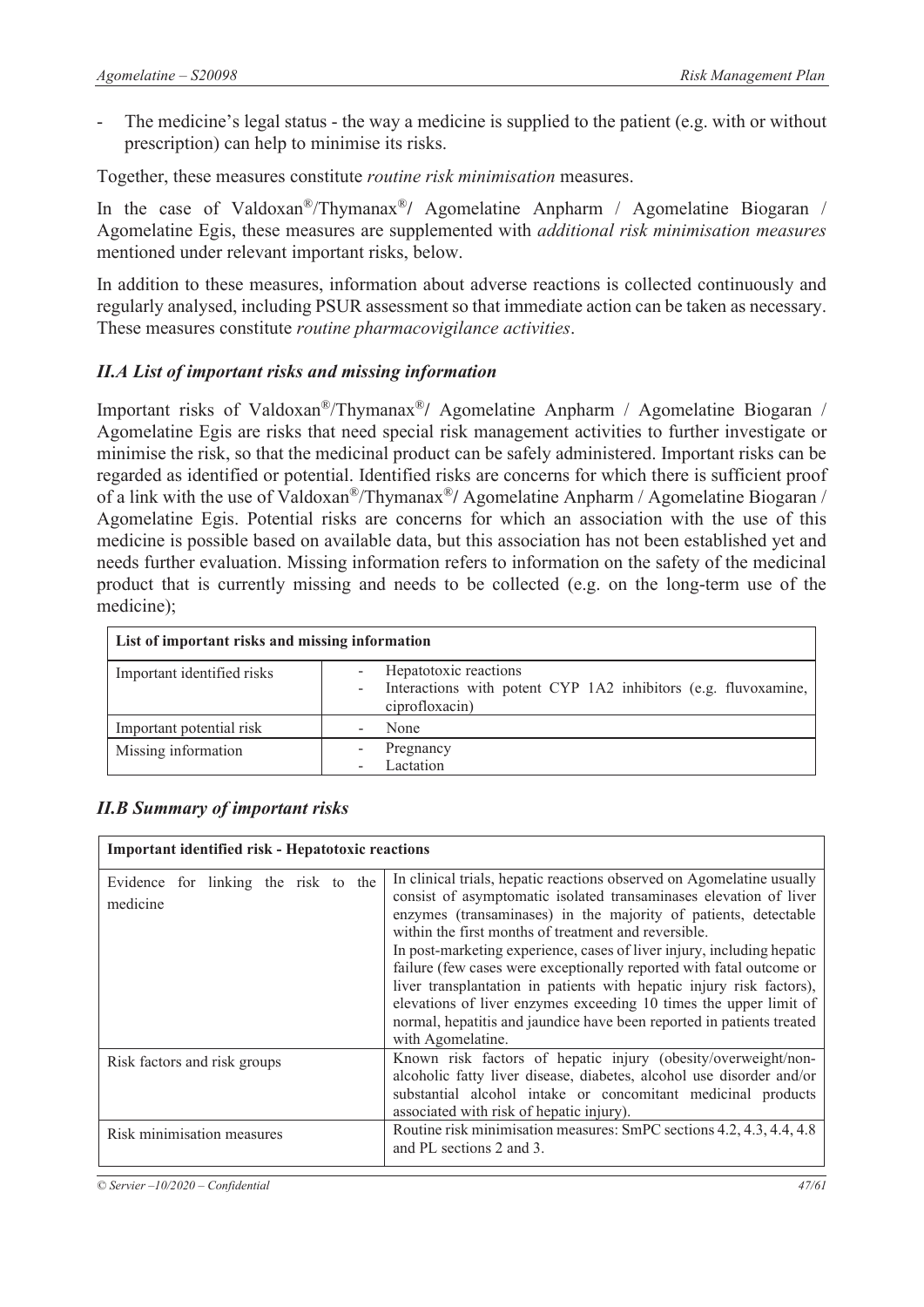|                                                                                                         | Additional risk minimisation measures:                                                                                                                                                                                                                                                                                                                                                                                                                                                                                                                                                                                                                      |  |
|---------------------------------------------------------------------------------------------------------|-------------------------------------------------------------------------------------------------------------------------------------------------------------------------------------------------------------------------------------------------------------------------------------------------------------------------------------------------------------------------------------------------------------------------------------------------------------------------------------------------------------------------------------------------------------------------------------------------------------------------------------------------------------|--|
|                                                                                                         | Physician's guide to prescribing                                                                                                                                                                                                                                                                                                                                                                                                                                                                                                                                                                                                                            |  |
|                                                                                                         | Patient's booklet                                                                                                                                                                                                                                                                                                                                                                                                                                                                                                                                                                                                                                           |  |
| Important identified risk-Interactions with potent CYP 1A2 inhibitors (e.g. fluvoxamine, ciprofloxacin) |                                                                                                                                                                                                                                                                                                                                                                                                                                                                                                                                                                                                                                                             |  |
| Evidence for linking the risk to the<br>medicine                                                        | Agomelatine is metabolised mainly by cytochrome P450 1A2<br>(CYP1A2) (90%) and by CYP2C9/19 (10%). Medicinal products<br>that interact with these isoenzymes may decrease or increase the<br>bioavailability of agomelatine.<br>Fluvoxamine, a potent CYP1A2 and moderate CYP2C9 inhibitor<br>markedly inhibits the metabolism of agomelatine resulting in a 60-<br>fold (range 12-412) increase of agomelatine exposure.<br>Agomelatine must not be used in patients who are taking medicines<br>that modify/increase the expected dose of agomelatine in the blood,<br>such as fluvoxamine (another antidepressant) and ciprofloxacin (an<br>antibiotic). |  |
| Risk factors and risk groups                                                                            | Not applicable.                                                                                                                                                                                                                                                                                                                                                                                                                                                                                                                                                                                                                                             |  |
| Risk minimisation measures                                                                              | Routine risk minimisation measures: SmPC sections 4.3 and 4.5 and<br>PL section 2<br>Additional risk minimisation measure: Physician's guide to<br>prescribing                                                                                                                                                                                                                                                                                                                                                                                                                                                                                              |  |
| <b>Missing information - Pregnancy</b>                                                                  |                                                                                                                                                                                                                                                                                                                                                                                                                                                                                                                                                                                                                                                             |  |
| Risk minimisation measures                                                                              | Routine risk minimisation measures: SmPC section 4.6 and PL<br>section 2                                                                                                                                                                                                                                                                                                                                                                                                                                                                                                                                                                                    |  |
| <b>Missing information - Lactation</b>                                                                  |                                                                                                                                                                                                                                                                                                                                                                                                                                                                                                                                                                                                                                                             |  |
| Risk minimisation measures                                                                              | Routine risk minimisation measures: SmPC section 4.6 and PL<br>section 2                                                                                                                                                                                                                                                                                                                                                                                                                                                                                                                                                                                    |  |